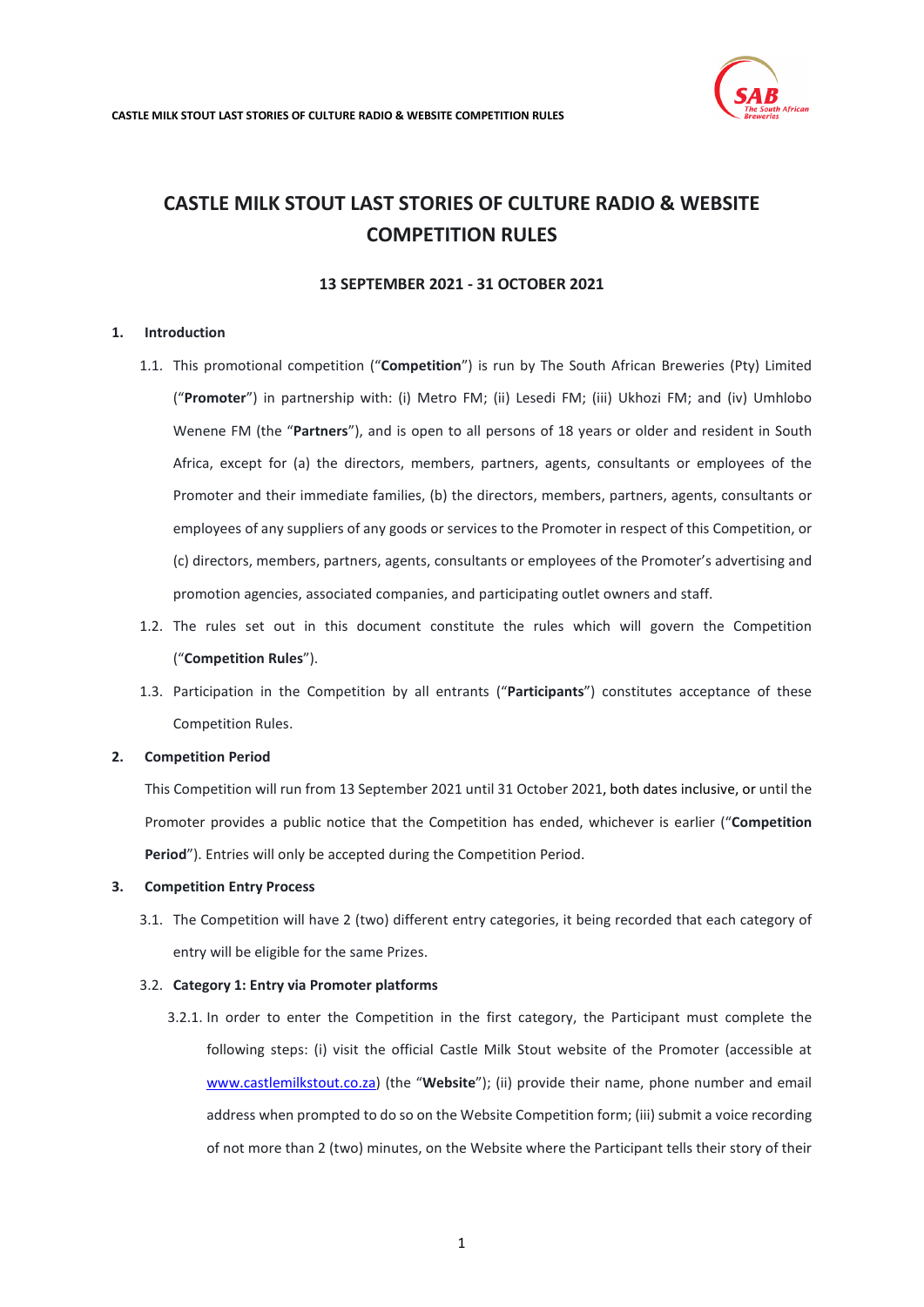

culture that they feel is on the verge of extinction; and (iii) accept the Competition's terms and conditions embedded in the Website; and (iv) submit the Competition entry form.

3.2.2. Participants can visit the Website directly or visit the Instagram (@castlemilkstout\_sa), Facebook (@Castlemilkstout) and Twitter (@CastleMilkStout) social media pages of the Promoter and follow the Competition link which will redirect Participants to the Website in order to complete the steps as set out in Competition Rule 3.3.1 above.

## 3.3. **Category 2: Entry via Partner platforms**

- 3.3.1. In order to enter the Competition in the second category, the Participant must either: (a) listen to any of the following Partner radio stations during the Competition Period to be notified of the Whatsapp line that the relevant Partner will broadcast at certain discretionary intervals; or (b) follow the official Competition link available on the websites and official Instagram, Facebook or Twitter pages of the relevant Partners, namely: (i) Metro FM (accessible on their website via [www.metrofm.co.za,](http://www.metrofm.co.za/) Facebook at <https://www.facebook.com/metrofmsa/> and Twitter at @METROFMSA) ("**Metro FM**"); (ii) Lesedi FM (accessible via their website a[t www.lesedifm.co.za,](http://www.lesedifm.co.za/) Facebook at [https://www.facebook.com/LesediFM/,](https://www.facebook.com/LesediFM/) and Twitter at @lesediFM) ("**Lesedi FM**"); (iii) Ukhozi FM (accessible via their website at [www.ukhozifm.co.za,](http://www.ukhozifm.co.za/) Facebook at [https://www.facebook.com/UkhoziFMOfficial/](https://www.facebook.com/UkhoziFMOfficial) and Twitter at @ukhozi\_fm) ("**Ukhozi FM**"); and (iv) Umhlobo Wenene FM (accessible via their website at [www.umhlobowenenefm.co.za,](http://www.umhlobowenenefm.co.za/) Facebook at [www.facebook.com/mhlobowenenefm,](http://www.facebook.com/mhlobowenenefm) and Twitter at @UmhloboWeneneFM) ("**Umhlobo Wenene FM**") which will redirect Participants to the Website in order to complete the steps as set out in Competition Rule 3.3.1 above.
- 3.3.2. For Competition entries via the Whatsapp line, Participants will be required to complete the following steps: (i) visit the WhatsApp line and submit a voice recording where the Participant tells their story of their culture that they feel is on the verge of extinction; and (ii) provide their name, phone number and email address when prompted to do so on the WhatsApp line.
- 3.4. Entry is only valid through the above mediums. A Participant can enter the Competition as many times as they wish but will only be eligible to win 1 (one) Prize in the Competition.
- 3.5. Participants are liable for their own data and voice charges in respect of the Competition participation as well as any verification process, if applicable.
- 3.6. The voice recordings to be submitted by Participants shall be prohibited from including content that is considered to be inappropriate, racist; sexist; or defamatory, and the Promotor reserves the right not to publish any voice recordings containing content described in this Competition Rule.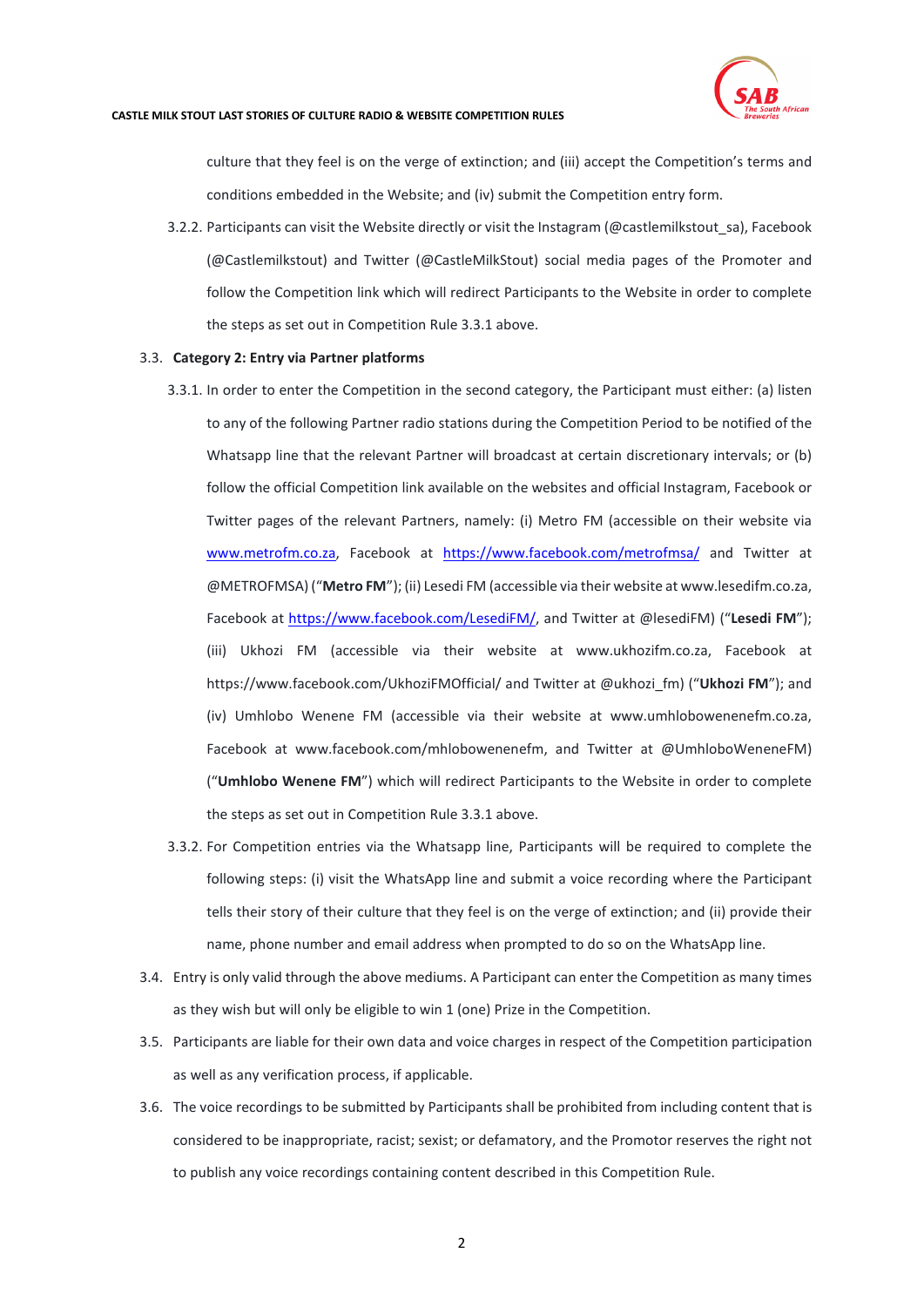

3.7. Entry into the Competition as well as the availability of the Prize shall be subject to any regulations issued in terms of Section 27(2) of the Disaster Management Act, 2002 ("**Regulations**").

## **4. Description of Prize**

- 4.1. The prize for this Competition is a black Canon Powershot SX430 Camera, including a 16 Gigabyte memory card (the "**Prize(s)**").
- 4.2. No person may win more than 1 (one) Prize in this Competition.
- 4.3. There are 18 (eighteen) Prizes available to be won via the random draw taking place in accordance with Competition Rule 5.1 below Period and each Prize has a value of approximately R4,794.00.
- 4.4. The 18 (eighteen) Prizes referred to in Competition Rule 4.3 will be allocated as follows: For Whatsapp entries*:*
	- 4.4.1. 4 (four) Prizes to be won for eligible Competition entries submitted to Metro FM in accordance with Competition Rule 3.3.2;
	- 4.4.2. 4 (four) Prizes to be won for eligible Competition entries submitted to Lesedi FM in accordance with Competition Rule 3.3.2;
	- 4.4.3. 4 (four) Prizes to be won for eligible Competition entries submitted to Ukhozi FM in accordance with Competition Rule 3.3.2;
	- 4.4.4. 4 (four) Prizes to be won for eligible Competition entries submitted to Umhlobo Wenene FM in accordance with Competition Rule 3.3.2; and
	- For Website entries:
	- 4.4.5. 2 (two) Prizes to be won for eligible Competition entries submitted through the Website in accordance with Competition Rule 3.2 and Competition Rule 3.3.1.
- 4.5. No Prize, in whole or in part, can be transferred to any other person or exchanged for an alternate prize or for its cash value. A winner may not substitute him/herself with any other person.
- 4.6. The Prize will be delivered by the Promoter or its nominated agent to the address winners within the Republic of South Africa. The Promoter will contact the winners to arrange delivery.

#### **5. Winner Selection and Notification**

- 5.1. The winners will be selected by a random draw process. The random draw will take place between 1 November 2021 and 11 November 2021 and will consist of all valid entries received during the Competition Period.
- 5.2. The winners will be notified by the Promoter and/or the Partner through the contact information provided by the Participant during the Competition entry process, on or before 12 November 2021. If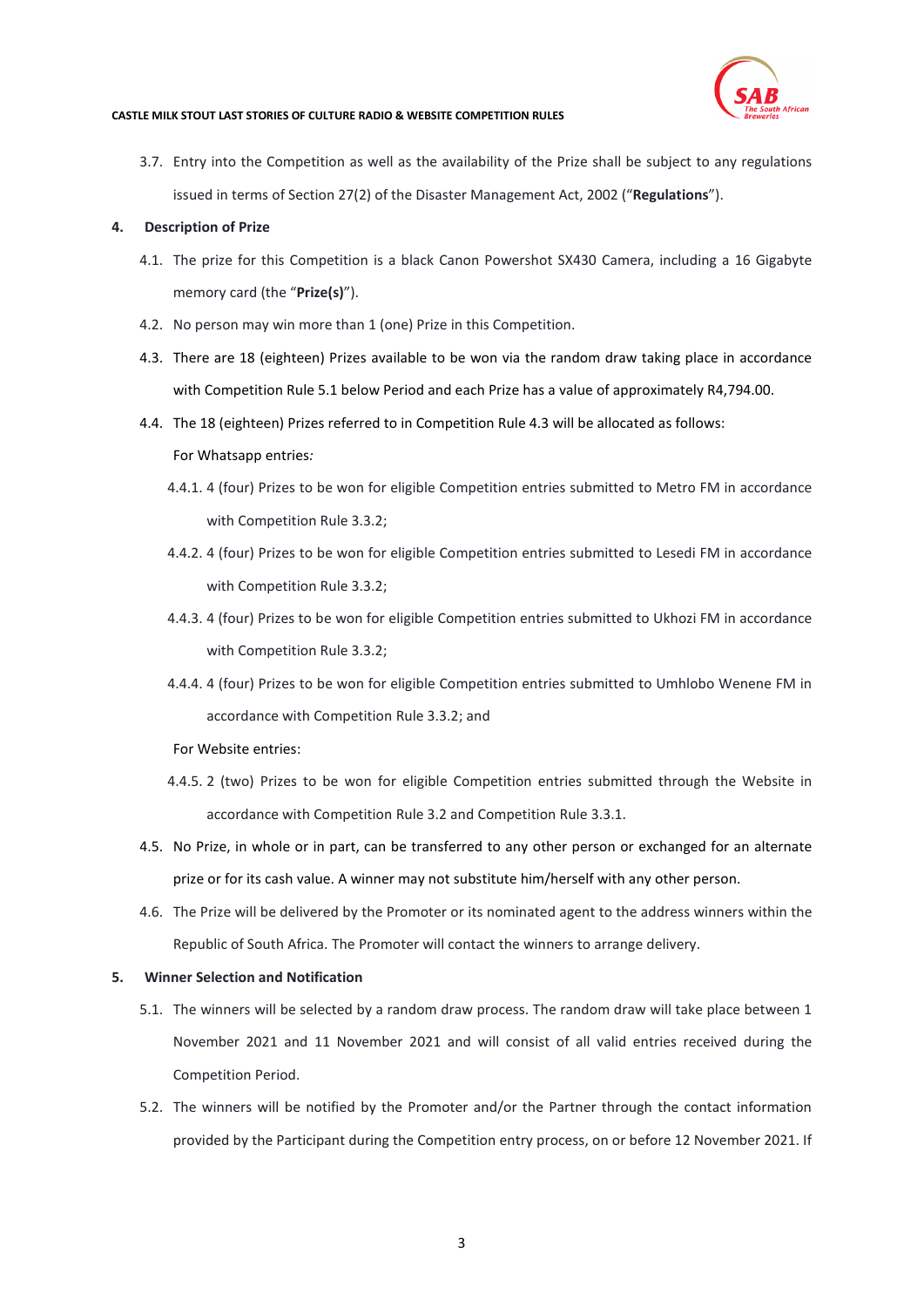

the Promoter is unable to contact a winner, he/she will be disqualified and a substitute winner may at the discretion of the Promoter be selected, using the same winner selection process.

### **6. Winner Verification**

- 6.1. Winners must be over the age of 18 (eighteen) years old and will be verified as complying with the Participant eligibility criteria set out in Competition Rul[e 1.1.](#page-0-0) Winners may be asked to provide a copy of their identity document/passport/driver's license/proof of residential address in order to receive the Prize. The Promoter reserves the right to conduct the validation and verification process via automated means and/or any other means that the Promoter may deem necessary and by participating in the Competition, all Participants consent to the appropriate validation and verification measures that the Promoter may implement from time to time.
- 6.2. The Prize will only be awarded after successful verification of the winners. Failing successful verification of any winner, a substitute winner may be selected at the discretion of the Promoter.
- 6.3. The Promoter reserves the right to carry out audits in respect of any winners to verify their eligibility and/or the validity of the winners' entries. The Promoter may disqualify any winners if any fraud or cheating or related activity is suspected, including without limitation, through the manipulation of entries or otherwise falsifying data. All entries, participants or travel partners determined by the Promoter or their agents to be invalid or ineligible will forfeit all rights to any Prize and will not be compensated in any way.

#### **7. Prize Forfeiture**

- 7.1. Winners must communicate their full details to the Promoter or its agent as requested by the Promoter or its agent. Failure to do so may result in forfeiture of the Prize.
- 7.2. If a winner is unable to attend, receive or utilise (as applicable) the Prize then the entire Prize shall be forfeited. There will be no compensation, in any form, including, but not limited to monetary compensation and/or rescheduling, to any party, irrespective of the reason/s for the inability of that winner to attend, receive or utilise (as applicable) the Prize.
- 7.3. Time permitting and subject to the Promoter's approval, where a Prize is forfeited a substitute winner may be chosen in the same manner as the original winner was chosen.

## **8. General**

8.1. All Participants must comply with the Regulations at all times and any non-compliance with the Regulations will result in automatic disqualification. It shall be the sole responsibility of the Participants to observe and comply with any and all restrictions imposed by the Regulations from time to time. All Participants indemnify and hold harmless the Promoter, their respective associated companies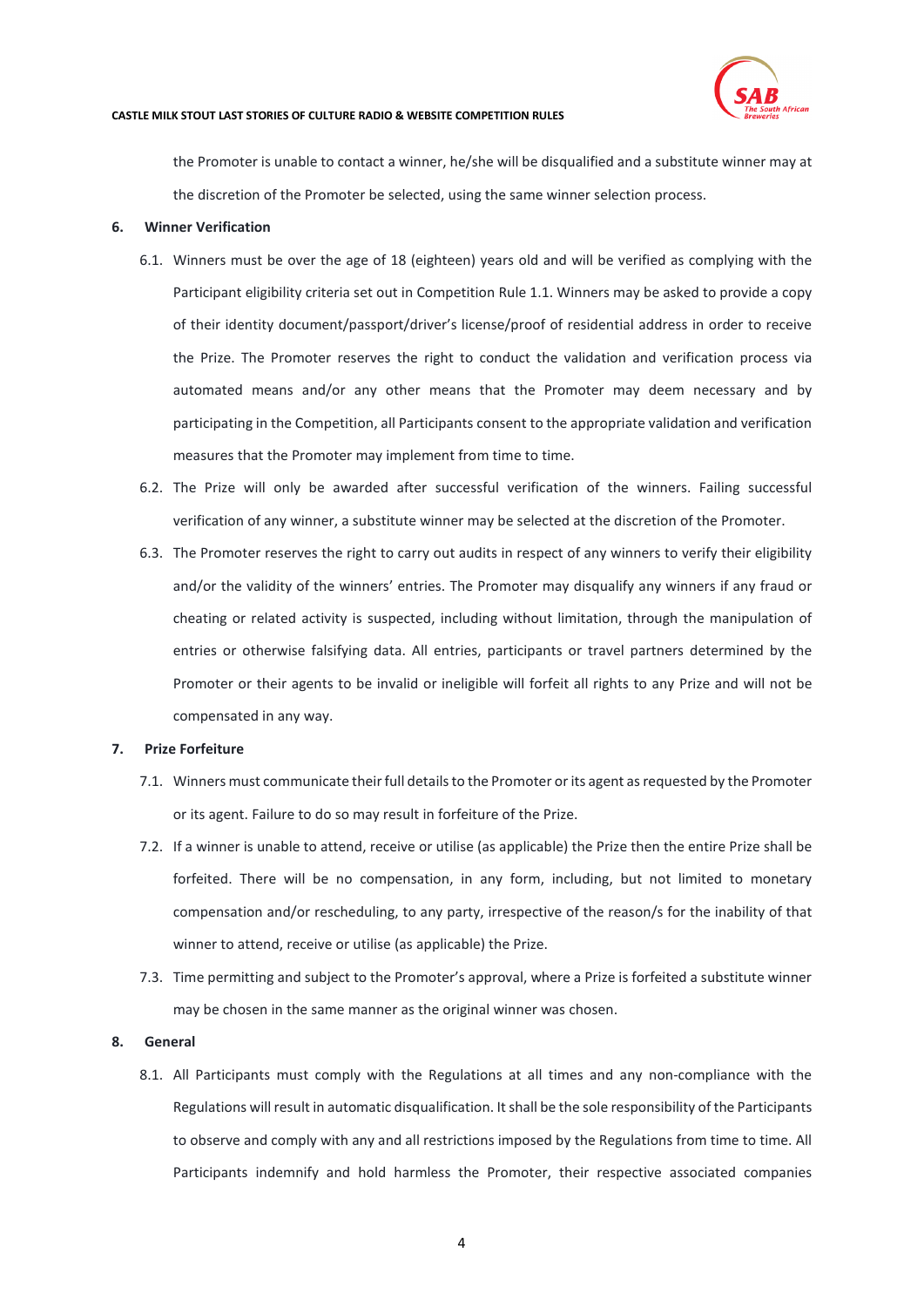

(directors, officers and employees) and agents, against any losses or damages arising from a breach of the provisions of the Regulations by such Participants and the Promoter shall not in any manner whatsoever be liable for any transgressions by any Participant in this regard.

- 8.2. To the extent that any intellectual property rights vest in the Participants through the creation and submission of content, including without limitation any pictures, videos, recordings, drawings or other creative works, to enter this Competition, any and all intellectual property arising as a result will vest in the Promoter and the Participants hereby waive any associated rights. The Participants shall indemnify the Promoter from and against any and all claims, actions, legal proceedings, losses, damages and expenses (including attorney's fees and expenses) arising as a result of or in connection with any actual or alleged infringement of any intellectual property rights of a third party arising from entry in the Competition and/or the Promoter's use of any content, including without limitation any pictures, videos, drawings or other creative works, created pursuant to the Participant's entry in the Competition.
- 8.3. In the event of a dispute, the Promoter's decision is final and binding and no correspondence will be entered into.
- 8.4. The timelines stated by the Promoter or its agent must be adhered to. Failing adherence to any timeline, at any stage, may result in disqualification and forfeiture of the Prize in its entirety with no compensation to any party by the Promoter.
- <span id="page-4-0"></span>8.5. Each Participant, by participating in the Competition, acknowledges, agrees and expressly consents to the following:
	- 8.5.1. the Promoter may process the Participant's personal information, including in the form of names, telephone numbers, identity numbers and/or email addresses, during and after the course and scope of the Competition; and
	- 8.5.2. the Promoter may transfer the winning Participant's personal information, including names, telephone numbers, identity numbers and/or email addresses, to the relevant third parties in order to make any required travel, delivery or other arrangements, as may be applicable, during the course and scope of the Competition for utilisation of the Prize,

which processing and transfer shall take place in accordance with the provisions of the Protection of Personal Information Act 14 of 2013 ("**POPIA**") and any other applicable law, and for the purpose of giving effect to the Competition.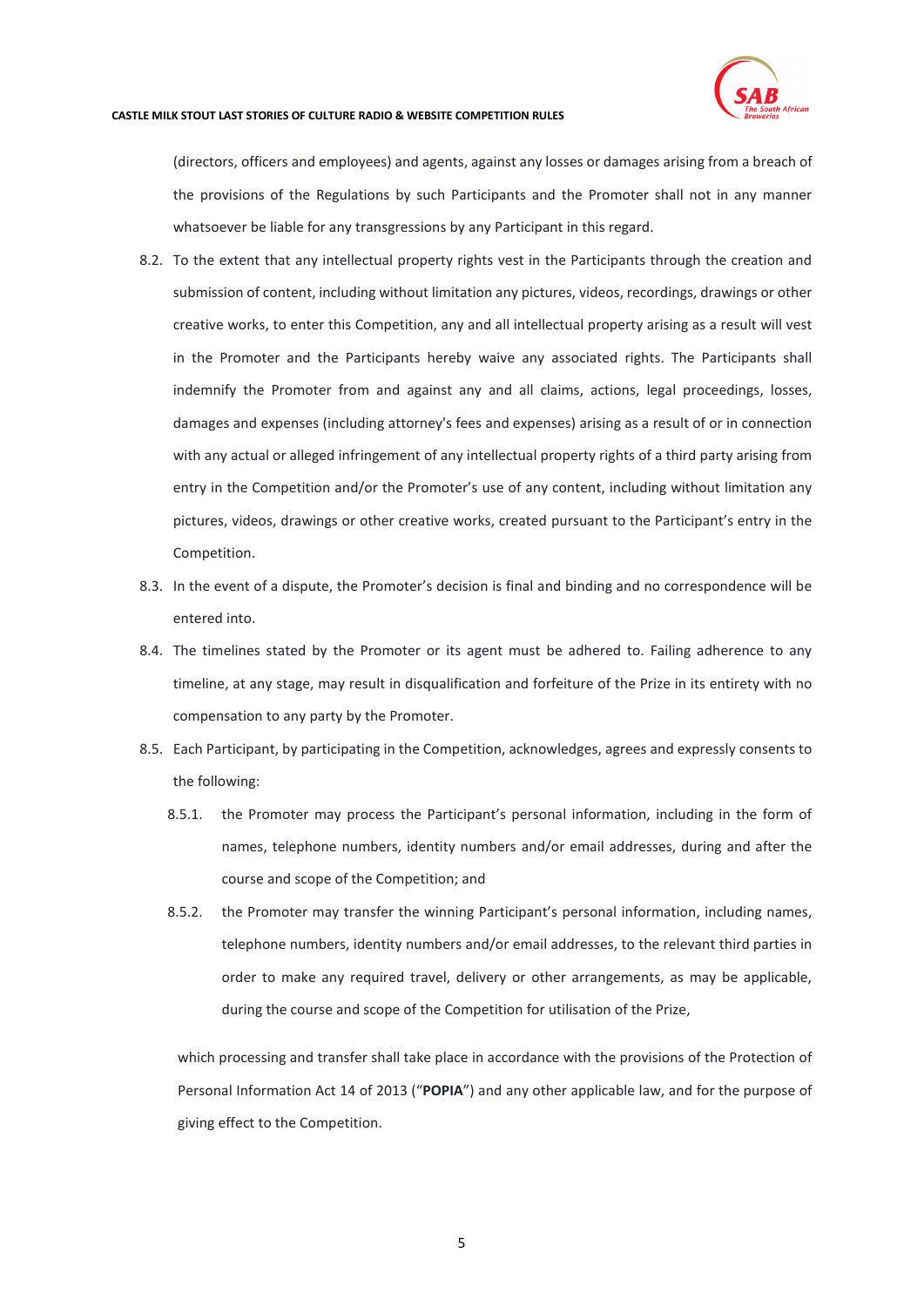

- 8.6. With the exception of Competition Rule [8.5](#page-4-0) above, the Promoter will not share any personal information with any third party except where such disclosure is necessary to enable the Promoter to provide, deliver or in any other way give effect to these Competition Rules and/or the Prize, where such disclosure is permitted by law and/or where consent to sharing personal information is obtained from the Participants by the Promoter. The Promoter will comply with the relevant data protection legislation, including POPIA.
- 8.7. A Participant may, by addressing a request in writing to the deputy information officer of the Promoter (at [lufuno.shinwana@za.ab-inbev.com\)](mailto:lufuno.shinwana@za.ab-inbev.com), request the Promoter to-
	- 8.7.1. correct or delete personal information about the Participant in its possession or under its control that is inaccurate, irrelevant, excessive, out of date, incomplete, misleading or obtained unlawfully; or
	- 8.7.2. destroy or delete a record of personal information about the Participant that the Promoter is no longer authorised to retain.
- 8.8. The Promoter may make media announcements or publish the names and/or photographs of the winners without remuneration being made payable to the winners, provided that any such person may expressly elect to decline this by written communication to the Promoter.
- 8.9. Should the Prize not be available despite the Promoter's reasonable endeavours to procure the Prize, the Promoter reserves the right to substitute the Prize with another of equal value as determined in the Promoter's sole discretion and subject to availability. No person will be compensated in any way in this instance by the Promoter.
- 8.10. The Promoter will not be responsible for any costs, expenses or other liabilities incurred by the winners which are not expressly contemplated as part of the Prize.
- 8.11. These Competition Rules may be amended by the Promoter on public notice at any time during the Competition Period or thereafter. These Competition Rules will be interpreted by the Promoter only.
- 8.12. The Promoter reserves the right to alter, amend or cancel this Competition in whole or in part. Any alterations, amendments or cancelations will be interpreted by the Promoter only. In the event of an alteration, amendment and/or cancellation the Promoter will not compensate any individual for any reason whatsoever.
- 8.13.**All Participants and winners indemnify and hold harmless the Promoter, their respective associated companies (directors, officers and employees) and agents, against any and all claims for any loss or damages, whether direct, indirect, consequential or otherwise, arising from any cause whatsoever connected to or arising out of their participation in any way in this Competition or their receipt,**